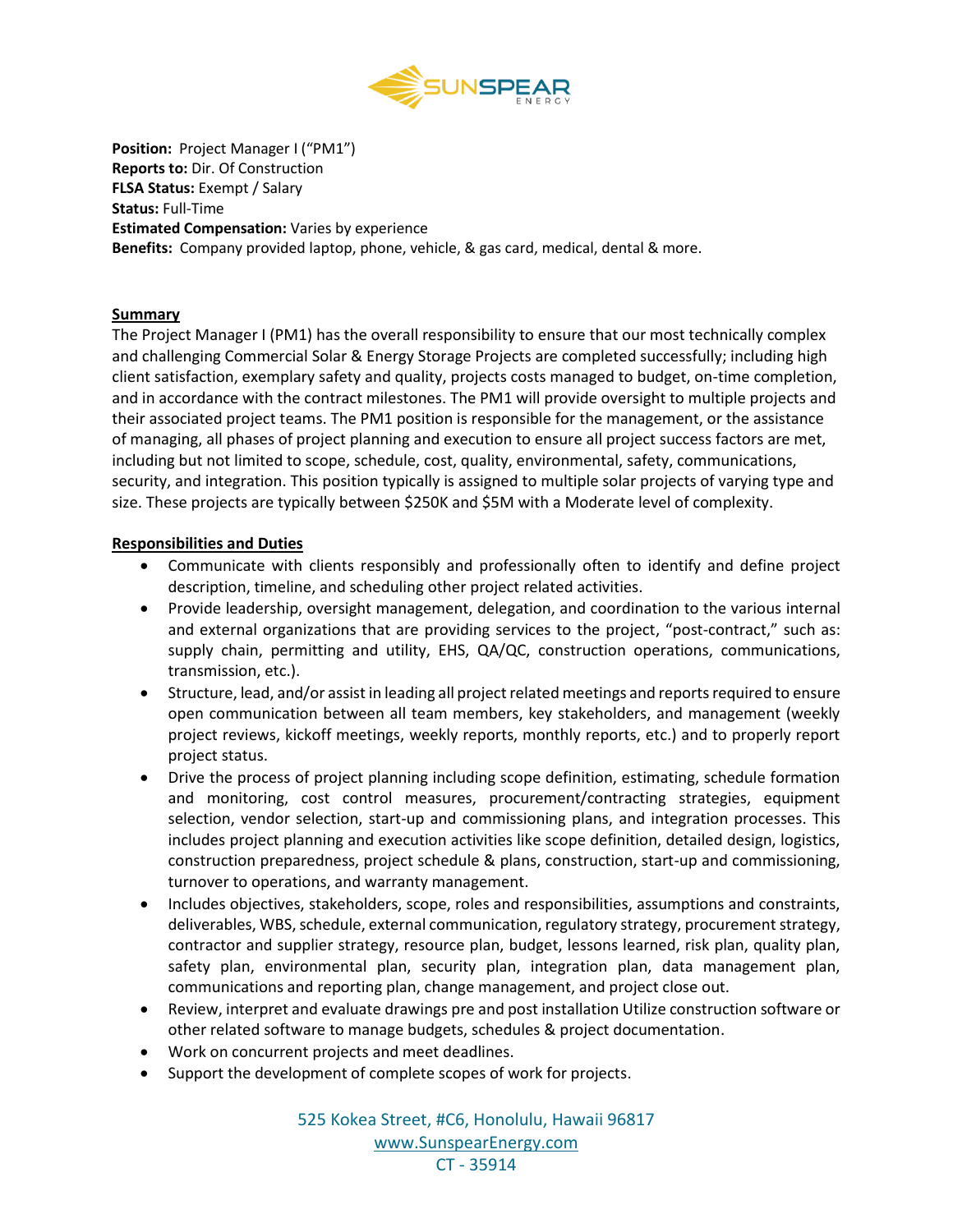

- Assist in the effective management of customer experience and interaction from contract execution to final completion.
- Responsible for day-to-day project coordination, maintaining project schedules, delegating tasks, and managing project activities across multiple departments and functions under the direction of a General Superintendent.
- Work directly with Sr. Project Manager or PM2, and the sales and accounting departments to develop billing documents.
- Initiate, track, and aggressively manage the application for customer permits and utility interconnection.
- Assist in project cost management, change orders and tracking budget versus actuals.
- Support Subcontractor relations including: scheduling, subcontract management, communications, job reporting and compliance.
- Initiate, prepare, process, coordinate, and review requests for information as required by the project.
- Manage project documentation including cataloging photos, construction documents, project notes, equipment specifications and other relevant project information.
- Assist in preparing O & M documentation including RFI, RFQ, performing analytics, and preparing and publishing reports.
- Prepare owner manuals and closeout materials
- Troubleshoot project issues as they arise; evaluate alternatives and propose solutions.
- Communicate project status, risks, and opportunities to Management team.
- Coordinate utility interconnection applications and agreements.
- Coordinate schedules with crew and Management team.
- Review inventory levels on a regular basis with Management team.
- Maintain Company determined minimum inventory levels.
- Perform other general support duties as assigned by Employee's supervisor.
- Comply with all Company policies and procedures as set forth in an Employee Handbook or otherwise published by Company from time to time
- Comply with the terms of the Employee Confidentiality, Non-Compete, and Invention Assignment Agreement executed by Employee

### **Qualifications and Skills**

- A bachelor's degree in Engineering or Construction Management, or
- Bachelor's degree in Electrical and Mechanical Engineering or
- Bachelor's degree in Architectural and Building Technologies or
- Bachelor's degree in Civil and Environmental Engineering
- Strong customer service and communication skills and ability to provide exceptional customer experience at all times
- Seven (7) years of construction project management experience, preferably in renewable energy projects, preferred
- Proficient with MS Office Suite: Teams, Project, Excel, Word, PowerPoint, and Outlook
- Strong math and analytical skills with sharp attention to detail
- Ability to operate proficiently within the in-house computer software programs
- Excellent written and verbal communication, presentation, editing, and proofreading skills required
- Be highly organized and able to work with deadlines

525 Kokea Street, #C6, Honolulu, Hawaii 96817

[www.SunspearEnergy.com](http://www.sunspearenergy.com/)